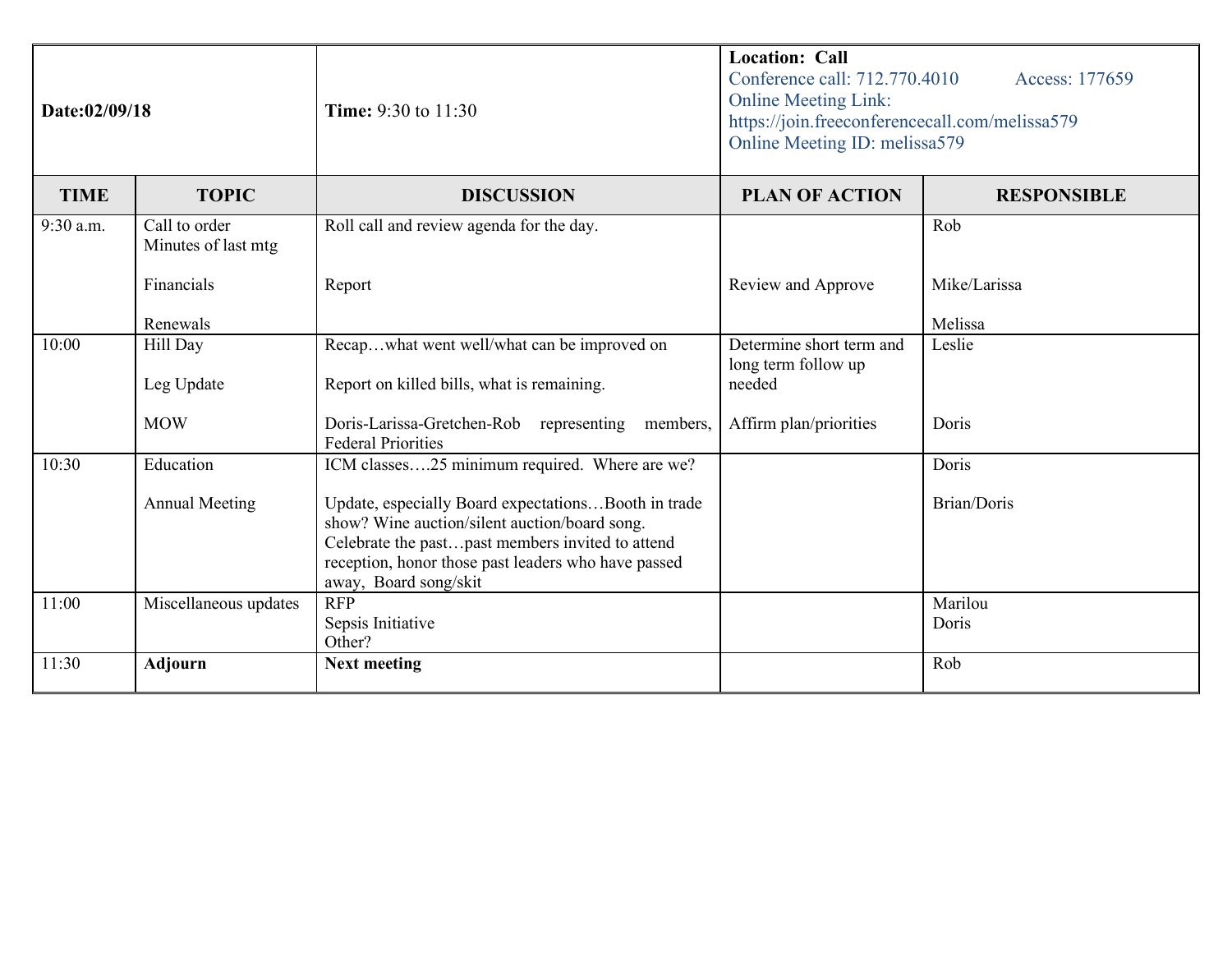| Date: January 12, 2018 |                        | Location: In person meeting Kindred at<br><b>Home Kent</b><br><b>Time: 1030AM-2:30PM</b><br>Conference call: 913 748 0123                                                                                                                                                                                                                                                                                     |                                                                                                                                                                                                                                          |                    |
|------------------------|------------------------|---------------------------------------------------------------------------------------------------------------------------------------------------------------------------------------------------------------------------------------------------------------------------------------------------------------------------------------------------------------------------------------------------------------|------------------------------------------------------------------------------------------------------------------------------------------------------------------------------------------------------------------------------------------|--------------------|
| <b>TIME</b>            | <b>TOPIC</b>           | <b>DISCUSSION</b>                                                                                                                                                                                                                                                                                                                                                                                             | <b>PLAN OF</b><br><b>ACTION</b>                                                                                                                                                                                                          | <b>RESPONSIBLE</b> |
| 9:30 a.m.              | Call to order          | Roll call and review agenda for the day.<br>Rob, Marilou, Donna, Rachel,, Greg, Kyle<br>Gretchen, Brent, Carolyn, Larissa<br>Via phone Leslie, Amber                                                                                                                                                                                                                                                          | Review and approve                                                                                                                                                                                                                       | Rob                |
|                        | Minutes of last<br>mtg | Reviewed<br>Moved by Greg, seconded by Rob Minutes<br>were approved                                                                                                                                                                                                                                                                                                                                           | Rev/Approve.                                                                                                                                                                                                                             | Doris              |
|                        | Financials             | Review financials to date November not<br>December<br>No questions relevant to the November<br>financials. As an aside question regarding<br>PAC donation will move to April agenda to<br>discuss. Discussion around renewals<br>looking for more information by Feb<br>meeting<br>Move to approve by Carolyn, second by<br>Kyle                                                                              | Review of status of<br>renewal progress by<br>Feb meeting                                                                                                                                                                                | Melissa            |
| 9:45                   | <b>NAHC 2.0</b>        | Greg Pang was selected to attend the first<br>meeting in New Orleans to meet to create<br>the vision for NAHC 2.0. This first<br>meeting is comprised of 25 members. This<br>group will then send their recommendations<br>to the next level which is a group meeting<br>in April which is comprised of 150<br>members. Including existing NAHC board<br>members Brent Korte has a position on that<br>board. | Greg wills illicit<br>comment from our<br>membership before<br>the meeting to take<br>with him in the<br>vision meeting.<br>Both Greg and Brent<br>will bring back<br>results of meetings<br>and we will share<br>with the<br>membership | Brent & Greg       |
| 10:15                  | Rural Home<br>Health   | Doris reported that rural add on did get<br>added to extender. Some concerns going<br>forward since Senate wants to freeze it out<br>in the next 3 years. Pat Justice will be<br>speaking at the conference re Rural ad on.                                                                                                                                                                                   | Rob & Doris will<br>draft an email                                                                                                                                                                                                       | Doris              |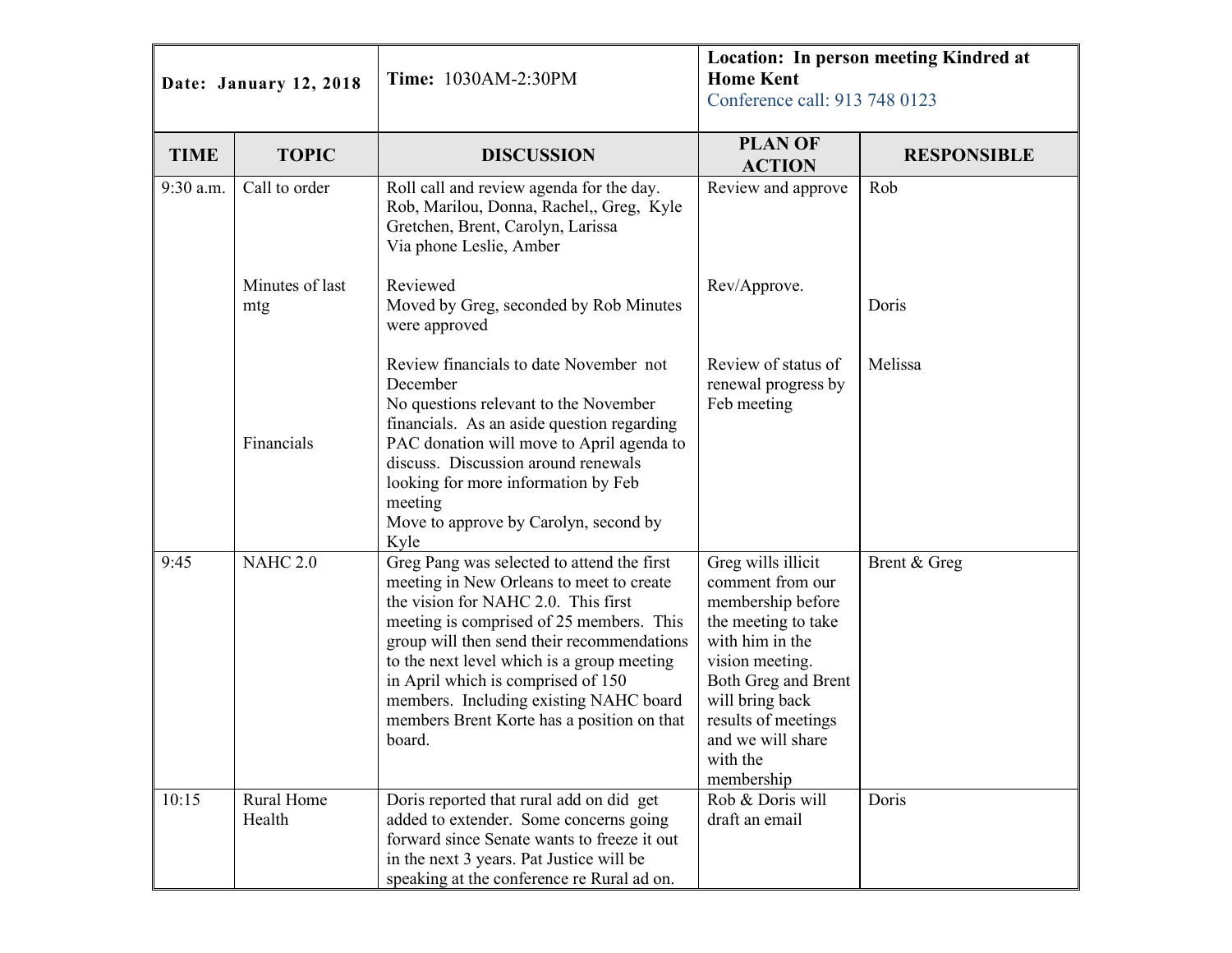| 10:30 | March on<br>Washington | Doris discussed that in the past we have had<br>the Executive Director and the President<br>attend March on Washington. Discussion<br>surrounding cost reimbursement as well as<br>interest in attending from the board or<br>membership. Discussed how we could<br>develop a click and send to our state<br>representatives for the HCAW site. No<br>resolution to that question.                                                                                                                                                                                                                                                                                                                                                                                                                                                                                                                                                                                                                                                                 | <b>Board Members to</b><br>email Doris if they<br>are interested in<br>attending March on<br>Washington in<br>March. follow up at<br>Feb meeting | Doris |
|-------|------------------------|----------------------------------------------------------------------------------------------------------------------------------------------------------------------------------------------------------------------------------------------------------------------------------------------------------------------------------------------------------------------------------------------------------------------------------------------------------------------------------------------------------------------------------------------------------------------------------------------------------------------------------------------------------------------------------------------------------------------------------------------------------------------------------------------------------------------------------------------------------------------------------------------------------------------------------------------------------------------------------------------------------------------------------------------------|--------------------------------------------------------------------------------------------------------------------------------------------------|-------|
| 10:45 | <b>VBP</b> Medicaid    | VP Medicaid<br>Discussion surrounding<br>reimbursement by medical group itself.<br>Risk pools that individual HHA would<br>participate in per individual contract. Gail<br>Krieger looking a VP with Medicos<br>Concerns regarding reimbursement remains<br>with further concerns that the MCOs would<br>not cover costs either. Discussion around<br>VB for this patient population could be<br>difficult due to non adherence to medical<br>plan by subscribers and return to hosp is<br>customarily high.<br>This led to the<br>conversation surrounding lobbying for a<br>pay increase for Medicaid in WA.<br>Discussion by Doris that VNA of NY has<br>been working with this plan and she<br>discussed so far the pros and cons<br>surrounding reimbursement. This concept<br>is in the beginning stages. Discussed issues<br>with obtaining auth with some providers i.e.<br>Molina still remains cumbersome as it is so<br>delayed in terms of the POC already started.<br>Regents is already decreasing payment<br>based on star ratings. | Doris to monitor<br>progress                                                                                                                     | Doris |
| 11:15 | NGS Meeting<br>Report  | Doris attended the NGs meeting.<br>The<br>purpose of the meeting was to develop a<br>collaborative approach. NGS presented that<br>they wanted to be collaborative with HHA.<br>They want to intensify their relationship<br>with state associations. Attendees voiced<br>concern regarding F2F<br>requirements.                                                                                                                                                                                                                                                                                                                                                                                                                                                                                                                                                                                                                                                                                                                                   | Formal summary to<br>come from Doris.                                                                                                            | Doris |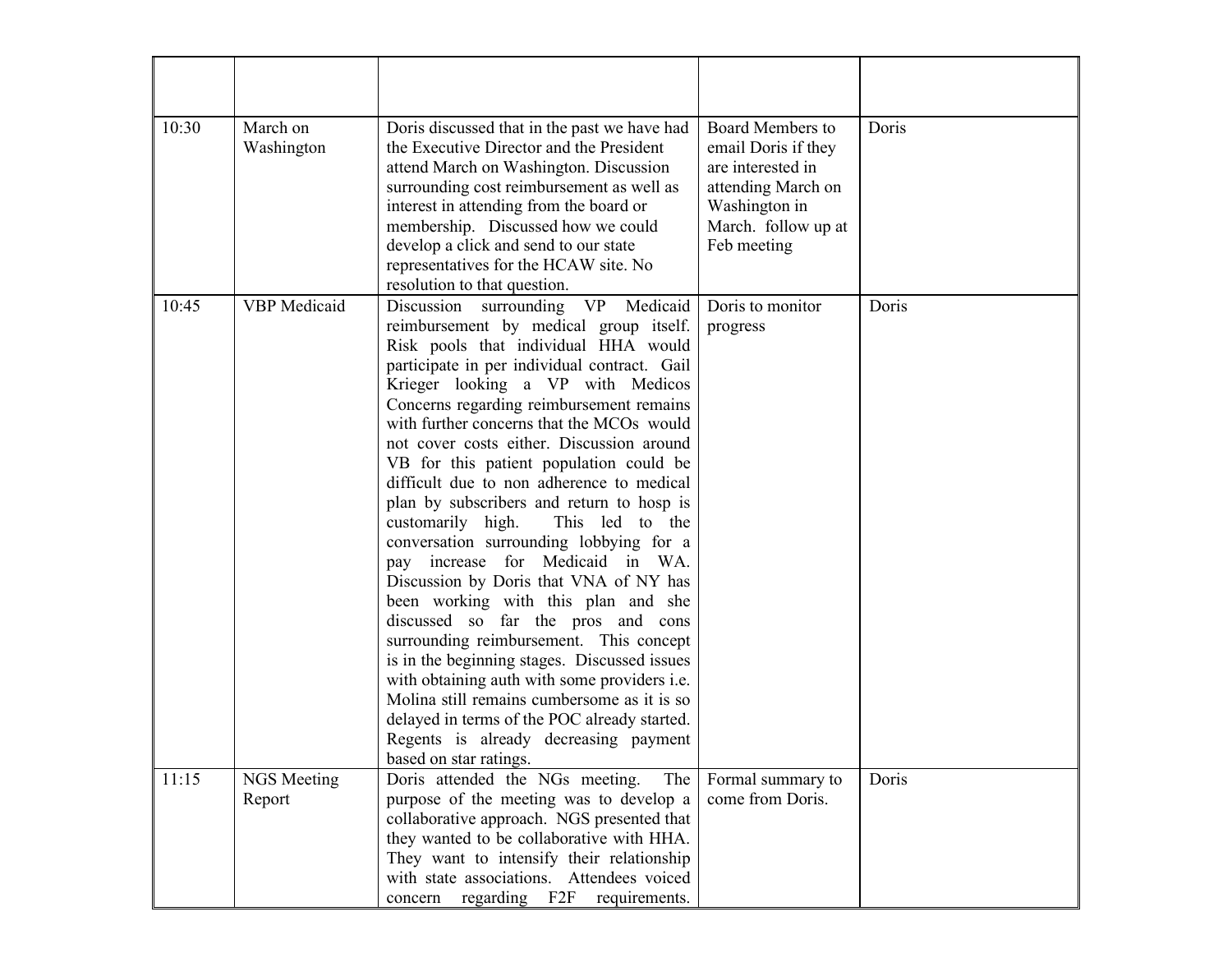|       |                          | Inconsistency of the revue. NGS feels that<br>they provide a lot of education but HH is<br>not taking advantage of it. They will be<br>targeting AE/Pepper Report. If they are<br>over a certain level they will trigger an<br>inquiry.                                                                                                                                                                                                                                                                                                             |                                                                                              |                                                                                                |
|-------|--------------------------|-----------------------------------------------------------------------------------------------------------------------------------------------------------------------------------------------------------------------------------------------------------------------------------------------------------------------------------------------------------------------------------------------------------------------------------------------------------------------------------------------------------------------------------------------------|----------------------------------------------------------------------------------------------|------------------------------------------------------------------------------------------------|
| 11:45 | Results of<br>Interviews | Feedback from Surveys done:<br>1. Advocacy the biggest plus in members<br>and non members.<br>2. Education<br>Discussion on how to present findings back<br>to the members at the conference. Verbally<br>vs visually. Suggestion y Rachel to have a<br>sticker board that would show perhaps<br>goals of 2018 and results of surveys.<br>Discussion of having a compliance person<br>that would be available. Currently Doris is<br>filling that role for the most part.<br>Discussion of meeting needs of the<br>membership in terms of Education | HCAW board to<br>finalize how<br>information is to be<br>communicated in the<br>Feb meeting. | February Meeting-Board<br>Memebers                                                             |
| 12:30 | Annual<br>Conference     | Doris reported that the agenda is soon to be<br>full. Keynote speaker DJ Wilson secured<br>and Margaret Shepherd to speak to honor<br>the past. Please see conference schedule to<br>date. Conference Report;<br>RCTClearn.net<br>ICM live web<br>OASIS scheduled for mid June<br>Sepsis in Home Health-from NY Home<br>Care association further discussion needed                                                                                                                                                                                  | Review in Feb<br>meeting<br>Doris to set up call<br>with Al from NY<br><b>HCA</b>            | Doris/Board<br>Doris                                                                           |
| 1:00  | Legislative<br>Report    | See Legislative update and bill report.<br>Leslie joined via conference line.<br>$30th$ .<br>Leslie discussed hill day Jan<br>Discussed Song Sheet- feedback from the<br>group that there are a lot of issue to<br>compete with in previous song sheets and<br>requested to simplify the message. Leslie<br>feels that the focus would be on education                                                                                                                                                                                              | Leslie to send out<br>draft song sheet for<br>In home Day.                                   | HCAW board to review and<br>give Leslie feedback to be<br>finalized for Jan 30 <sup>th</sup> . |